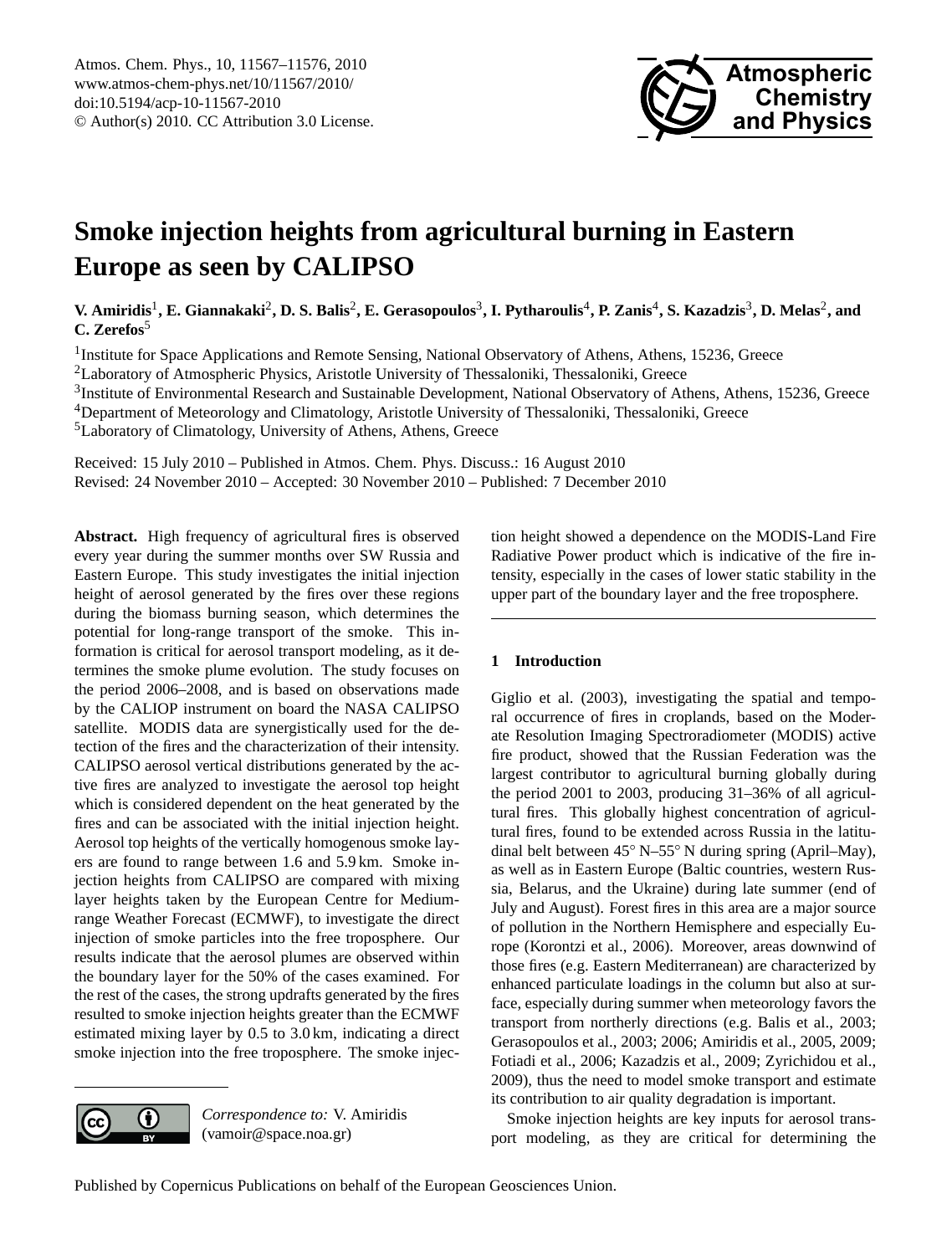distance and direction of the travelling smoke (e.g., Colarco et al., 2004; Freitas et al., 2007). Biomass burning emits hot gases and particles, which are transported upward due to positive buoyancy. The interaction between the smoke and the environment produces eddies that entrain colder environmental air into the smoke plume, which dilutes the plume and reduces buoyancy. The final plume height is mostly controlled by the thermodynamic stability of the ambient atmosphere and the fire intensity. After this initial injection phase, the smoke enters the general atmospheric circulation. The fraction that is within the planetary boundary layer (PBL) height is well mixed by turbulent eddies and the particles experience more efficient removal processes than in the free troposphere (scavenging and wet-removal). On the other hand, the fraction of smoke that reaches the free troposphere is advected away faster from the source region while the residence time of the particles at these heights is increased. The described mechanism has a strong impact on pollutant dispersion, and as a consequence, the information of the initial injection height, and whether it appears inside the PBL or above, is a major parameter for a proper understanding and modeling of the atmospheric chemistry and transport of smoke (e.g. Freitas et al., 2007).

Recently, space-based observations of aerosols have been used for the estimation of smoke injection heights (Labonne et al., 2007; Kahn et al., 2007; Martin et al., 2009; Mims et al., 2010). Attenuated backscatter profiles derived by the Cloud-Aerosol Lidar with Orthogonal Polarization (CALIOP) on board the Cloud-Aerosol Lidar and Infrared Pathfinder Satellite Observations (CALIPSO) satellite (Winker et al., 2004, 2006, 2007) can be used to study the vertical structure of smoke aerosols and to define the smoke layer geometrical properties (e.g. Labonne et al., 2007; Dirksen et al., 2009). This type of information can be directly retrieved by the CALIPSO aerosol layer product which provides a description of the aerosol layers, including their top heights and bottoms. The injection heights of smoke plumes can be also analyzed using stereo-derived plume heights from the Multi-angle Imaging SpectroRadiometer (MISR; Diner et al., 1998), that flies aboard the NASA Earth Observing System's Terra satellite (Kahn et al., 2007; Martin et al., 2009; Mims et al., 2010). The spatial coverage of MISR's multi-angle imaging is vastly greater than that of the CALIPSO lidar, however, CALIPSO lidar is sensitive to the vertical distribution of dispersed aerosol away from sources, where MISR is not (Kahn et al., 2008; Martin et al., 2009; Mims et al., 2010).

In this paper we investigate the initial injection height of aerosol plumes generated by fires over SW Russia and Eastern Europe during the biomass burning season (July and August) for 2006, 2007 and 2008. To characterize typical injection heights of smoke over these regions we used the aerosol attenuated backscatter profile as this is derived with high vertical precision from CALIPSO space-borne lidar. Our approach on the extraction of injection heights from CALIPSO

is based on detailed analysis of individual Level 1 raw lidar profiles. Moreover, MODIS and CALIPSO synergy is deployed to assess the fire intensity effect on smoke injection height. Added value is gained from the fact that both approaches are applied for the first time over a very significant area by means of biomass burning frequency and intensity, downwind of which severe air quality degradation is already encountered (e.g. Lelieveld et al., 2002). Finally, we attempted to assess the injection of smoke above the PBL by calculating the distribution of differences between aerosol injection height derived from CALIPSO, and PBL height obtained from the European Centre for Medium-range Weather Forecasts (ECMWF).

# **2 Data and methodology**

# **2.1 MODIS Active Fire**

For the identification of the areas that are affected by biomass burning over Western Russia and Eastern Europe during the biomass burning season, the MODIS active fire product (Giglio et al., 2003) has been used. The MODIS sensor is a multi-spectral sensor with 36 spectral bands, ranging in wavelength from  $0.4$  to  $14.2 \mu m$ , and fires are detected at 1-km spatial resolution (at nadir) using radiance measurements in the  $4 \mu m$  and  $11 \mu m$  channels. Measurements at several spectral bands are utilized for masking clouds, extremely bright surfaces, glint, and other potential sources of false alarms (Giglio et al., 2003). In the operational MODIS algorithm, only the  $4 \mu m$  channel measurements are used to calculate the Fire Radiative Power (FRP), based on the measured brightness temperatures of the fire pixel and its neighboring surface background. There are two 4-µm channels on each MODIS sensor, one of which is a "low-gain" channel that can record pixel-integrated brightness temperatures of up to ∼500 K, thereby allowing unsaturated measurements to be made over even very large/most intensely burning wildfires. MODIS is a twin sensor flying on two NASA Earth Observing System (EOS) satellites: Terra (launched 19 December 1999) and Aqua (launched 4 May 2002). They are both polar orbiting, with Terra crossing the equator at approximately 10:30 a.m. and 10:30 p.m. local time, and Aqua at approximately 1:30 a.m. and 1:30 p.m. local time. Each MODIS sensor achieves near-global coverage once per day and once per night every 24 h, with higher latitude locations observed slightly more frequently because of increasingly large overlaps from successive satellite passes. Therefore, most fires detectable at a 1-km spatial resolution have the potential to have their FRP measured four times a day, except when covered by thick meteorological cloud. MODIS algorithms (including the fire algorithm) are updated periodically, leading to different versions, which are used to generate a series of Collections of the data products. The latest "Collection 5" fire data were used in this study.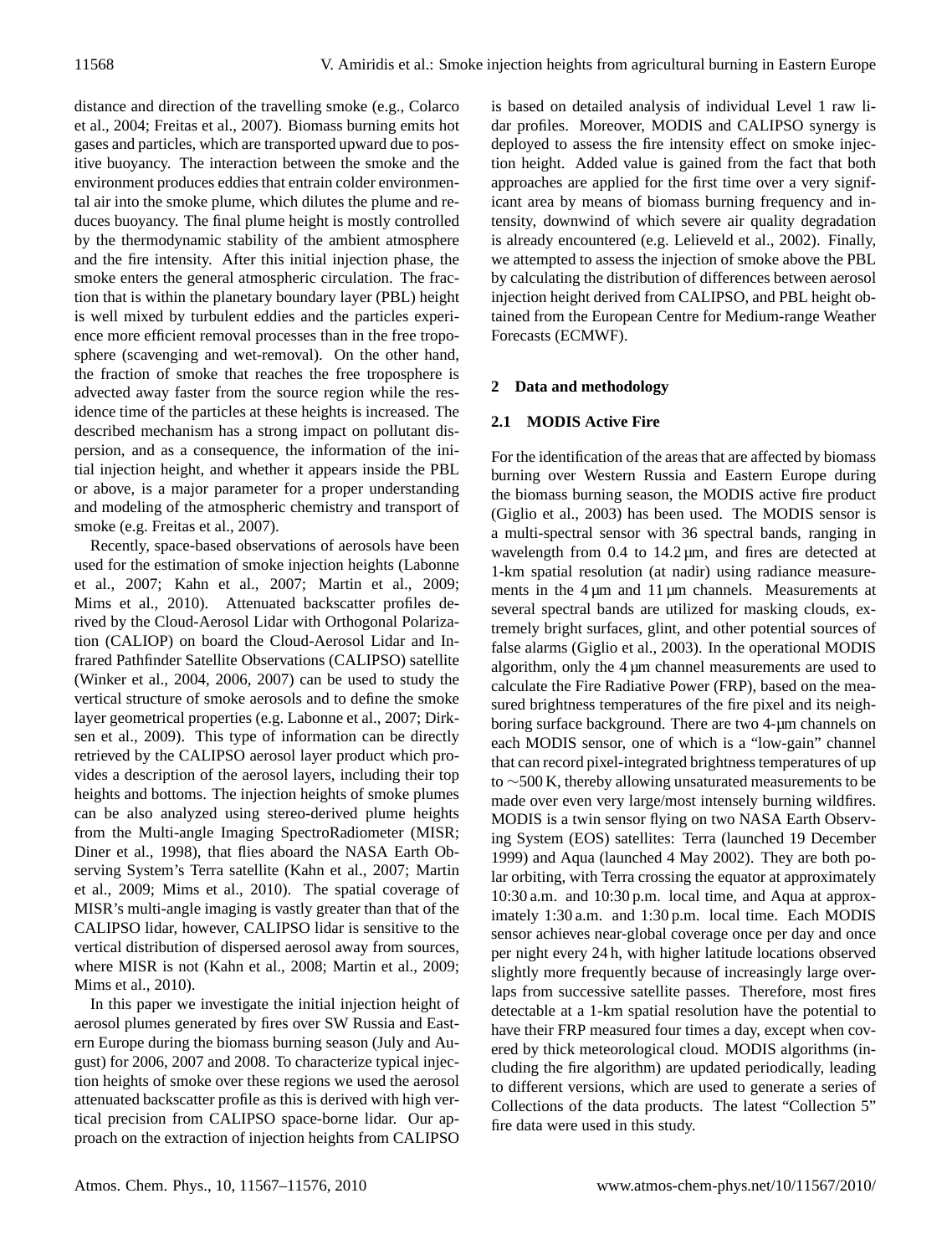# **2.2 CALIPSO**

The Cloud–Aerosol Lidar and Infrared Pathfinder Satellite Observation (CALIPSO) mission is a collaborative effort between the NASA Langley Research Center (LaRC), the Centre National D'Etudes Spatiales (CNES), Hampton University (HU), the Institut Pierre Simon Laplace (IPSL), and Ball Aerospace and Technologies Corporation (BATC) to study global radiative effects of aerosols and clouds on climate. CALIPSO is an Earth Science observation mission that was launched on 28 April 2006 and flies in nominal orbital altitude of 705 km and an inclination of 98 degrees as part of a constellation of Earth-observing satellites including Aqua, PARASOL, and Aura – collectively known as the "A-train". The CALIPSO mission provides crucial lidar and passive sensors to obtain unique data on aerosol and cloud vertical structure and optical properties (Winker et al., 2007).

CALIPSO's lidar, the Cloud-Aerosol Lidar with Orthogonal Polarization (CALIOP), is an elastically backscattered lidar operating at 532 and 1064 nm, equipped with a depolarization channel at 532 nm that provides high-resolution vertical profiles of aerosols and clouds. The lasers operate at 20.16 Hz and are Q-switched to provide a pulse length of about 20 ns. Each laser generates nominally 220 mJ per pulse at 1064 nm, which is frequency-doubled to produce about 110 mJ of pulse energy at each of the two wavelengths. Beam expanders reduce the angular divergence of the transmitted laser beam to produce a beam diameter of 70 m at the Earth's surface (corresponding to a nominal laser beam divergence of 100 µrad) (Winker et al., 2004, 2006, 2007).

Level 1 scientific data products derived from raw CALIOP lidar measurements are archived and distributed by the Atmospheric Science Data Center (ASDC) of NASA [\(http:](http://eosweb.larc.nasa.gov/) [//eosweb.larc.nasa.gov/\)](http://eosweb.larc.nasa.gov/). The Level 1 data include: lidar calibrated and geolocated profiles with associated browse imagery with horizontal resolutions of 1/3 km, 1 km and 5 km, an aerosol layer product at 5 km resolution (height, thickness, optical depth, and integrated attenuated backscatter), and an aerosol profile product with a horizontal resolution of 40 km and vertical resolution of 120 m (backscatter, extinction, and depolarization ratio). The CALIPSO Level-2 aerosol layer product provides a description of the aerosol layers, including their top heights and bottoms, identified by the use of automated algorithms from the Level-1 data. Detailed description of the abovementioned algorithms is given in Vaugan et al. (2004) and Winker et al. (2009). In our study, Level 1 CALIPSO products have been used.

## **2.3 ECMWF Mixing Layer Height**

Mixing layer height analyses were retrieved from the ECMWF model that provides a diagnostic of the boundary layer height with a 12-hourly and 0.25◦×0.25◦ latitudelongitude resolution. The height of the model topography is added to the grid-point values in order to make them comparable to the satellite data that provide heights above sea-level. The boundary layer height at a specific location is calculated through bilinear interpolation, using the weighted values of the four surrounding grid-points. As expected, the 12-hourly fields show a strong diurnal cycle with low values at night.

The parameterization of the mixed layer (and entrainment) in the deterministic atmospheric model of ECMWF uses a boundary layer height from an entraining parcel model (ECMWF, 2009b). The bulk Richardson method (Troen and Mahrt, 1986) is used as a diagnostic parameterization in order to get a continuous field in neutral and stable conditions. The boundary layer height is the level where the bulk Richardson number, based on the properties of that level and the lowest model level, reaches the critical value of 0.25. If it is found to be between two model levels, the exact height is calculated through linear interpolation. It is noted that during the period of interest (2006-2008) the ECMWF model used 91 vertical levels up to 0.01 hPa, with a high vertical resolution in the boundary layer (approximately 14 hybrid levels in the lowest 150 hPa).

The boundary layer height analyses of the operational early-delivery assimilation system of ECMWF are utilized in this study. This system consists of two 6-h 4D-Var analysis cycles, at 00:00 and 12:00 UTC. The 0000 UTC (12:00 UTC) cycle uses observations from the time window 21:01–03:00 UTC (09:01–15:00 UTC) and a first guess forecast from the 12:00 UTC (00:00 UTC) delayed-cut-off 12 hour 4D-Var analysis of the previous (same) day (Haseler 2004). The deterministic and ensemble prediction forecasts of ECMWF are initialized from the analyses of the early-delivery system (Persson and Grazzini, 2005). Haseler (2004) showed that the quality of the two first guesses is sufficiently high to allow the functioning of the abovementioned operational assimilation system without compromising the quality of the model forecasts.

A very large amount of observations from various sources is introduced in the data assimilation system. Typically, before the quality control there is a total of 75 million pieces of data available worldwide, around 98% from satellites, in a 12-h period (Persson and Grazzini, 2005). These data are divided into surface observations, upper-air observations from radiosondes and aircrafts, and satellite observations (mainly radiances) (ECMWF, 2009a).

# **3 Results and discussion**

# **3.1 Description of fires and prevailing meteorological conditions**

For the detection of fires for the fire season periods (July and August) between 2006 and 2008, the MODIS fire product over a grid extended to the longitudinal belt between 25 $\degree$  to 45 $\degree$  E, and the latitudinal belt between 40 $\degree$  to 60 $\degree$  N, has been used. Amiridis et al. (2009), used a global land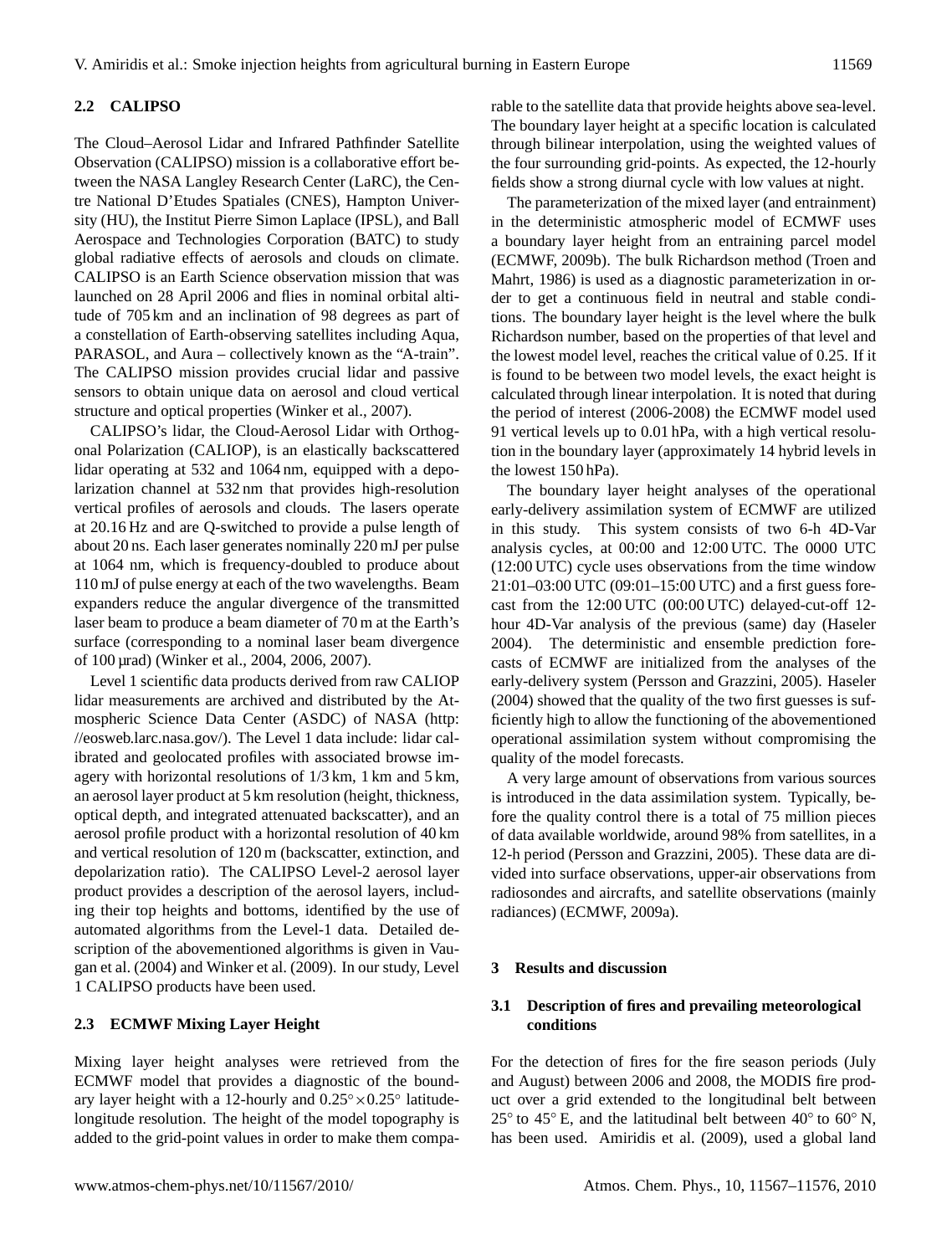

CALIPSO overpasses during the same time period are superim-**Fig. 1.** Active fires as seen by MODIS during July and August 2006, 2007, 2008 for the Western Russian and Eastern Europe area. posed.

cover classification with a resolution of 300 m to show that the detected fires in the area of the abovementioned grid are mainly associated with agricultural burning activities. The locations of the active fires identified from MODIS observations are presented in Fig. 1. For the same period, the CALIPSO overpasses are superimposed. From the analysis of the MODIS FRP product, the overall minimum and maximum values of the FRP per pixel  $(1 \times 1$ -km) detected by the sensor for the period under study, ranged between 6 to 80 MW/km<sup>2</sup> with a mean value of  $20\pm10$  MW/km<sup>2</sup>. FRP values reported here refer to fires with MODIS fire detection confidence greater than 80%. The detection confidence, which varies between 0 and 100%, is a heuristic measure of the radiometric contrast between a fire pixel and its immediate non-fire neighborhood, with extra penalties imposed near potential false alarm sources such as cloud edges and coastline (Giglio et al., 2003).

The fires presented in this paper are of agricultural nature, and thus common practices are followed by the farmers including the fact that no fires are lit in times of strong or gusty winds. These measures are applied to control the lighting of the fires, as the fire danger is high during the summer fire season and may result to uncontrolled situations, especially during unsettled weather conditions. For the fires detected in the study area (Fig. 1), the above is further supported by the respective ECMWF wind speed data (Fig. 2a). The average wind speed at 10 m above the surface is found equal to  $3.5\pm1.9$  m/s, varying from 0.1 to  $8.6$  m/s, with  $82\%$ of the values below 5 m/s. These data indicate weak horizontal winds resulting in relatively slow advection of smoke plumes. From the analysis of the CALIPSO aerosol vertical profiles, no significant vertical variability is observed in most of the cases (see for example Fig. 3), indicating strong convection over the fire pixel and homogeneous smoke concen-



Fig. 2. (a) Frequency distribution of ECMWF wind speed analyses at 10 m above surface for the times and locations of fires under study over the Western Russian and Eastern Europe during July and August 2006, 2007, 2008. **(b)** Static stability of the layer 850–925 hPa, with the use of the ECMWF derived vertical gradient  $\partial \theta / \partial p$  (where  $\theta$  is the potential temperature and p the pressure), versus the one of the lowest layer 925-surface, during the fire cases. **(c)** Static stability of the layer 500-700 hPa, with the use of the ECMWF derived vertical gradient  $\partial \theta / \partial p$ , versus the one of the lowest layer 700–850 hPa, during the fire cases.

trations with height. Thus, in our case it may be assumed that horizontal advection poses no or slight impact to the height that the smoke is injected in to the atmosphere. However, the possibility of smoke advection over the studied pixel from nearby fire sources cannot be neglected. An additional factor controlling the smoke convection is the atmospheric stability (e.g. Val Martin et al., 2010). In Fig. 2b, the static stability of the layer 850–925 hPa, with the use of the ECMWF derived vertical gradient  $\partial \theta / \partial p$  (where  $\theta$  is the potential temperature andp the pressure), versus the one of the lowest layer 925 surface, during the fire cases, is illustrated. Negative values of  $\partial \theta / \partial p$  indicate stability. The vast majority of the cases are associated with an unstable lower layer (925 hPa – surface – probably due to the fact that 12 UTC analyses were utilized) and a nearly neutral upper layer (850–925 hPa). The rest of the cases are associated with stable conditions in the layer between 925 and 850 hPa. Overall, mostly unstable conditions were encountered over the fire pixels, especially in the lower layer. In Fig. 2c, the potential temperature lapse rate of the layer 500–700 hPa versus the lowest layer 700–850 hPa is additionally illustrated to demonstrate the static stability conditions at higher levels, from the upper part of the boundary layer to the lower free troposphere. Most of the cases are associated with stability in both layers. The lapse rate in the layer 500–700 hPa shows small variability, in the range between −0.075 and −0.04 K/hPa. The layer 750–850 hPa is also stable but with larger lapse rate variability, in the range between 0 K/hPa to −0.09 K/hPa. The atmospheric stability structure presented in Fig. 2 is considered in Sect. 3.3 to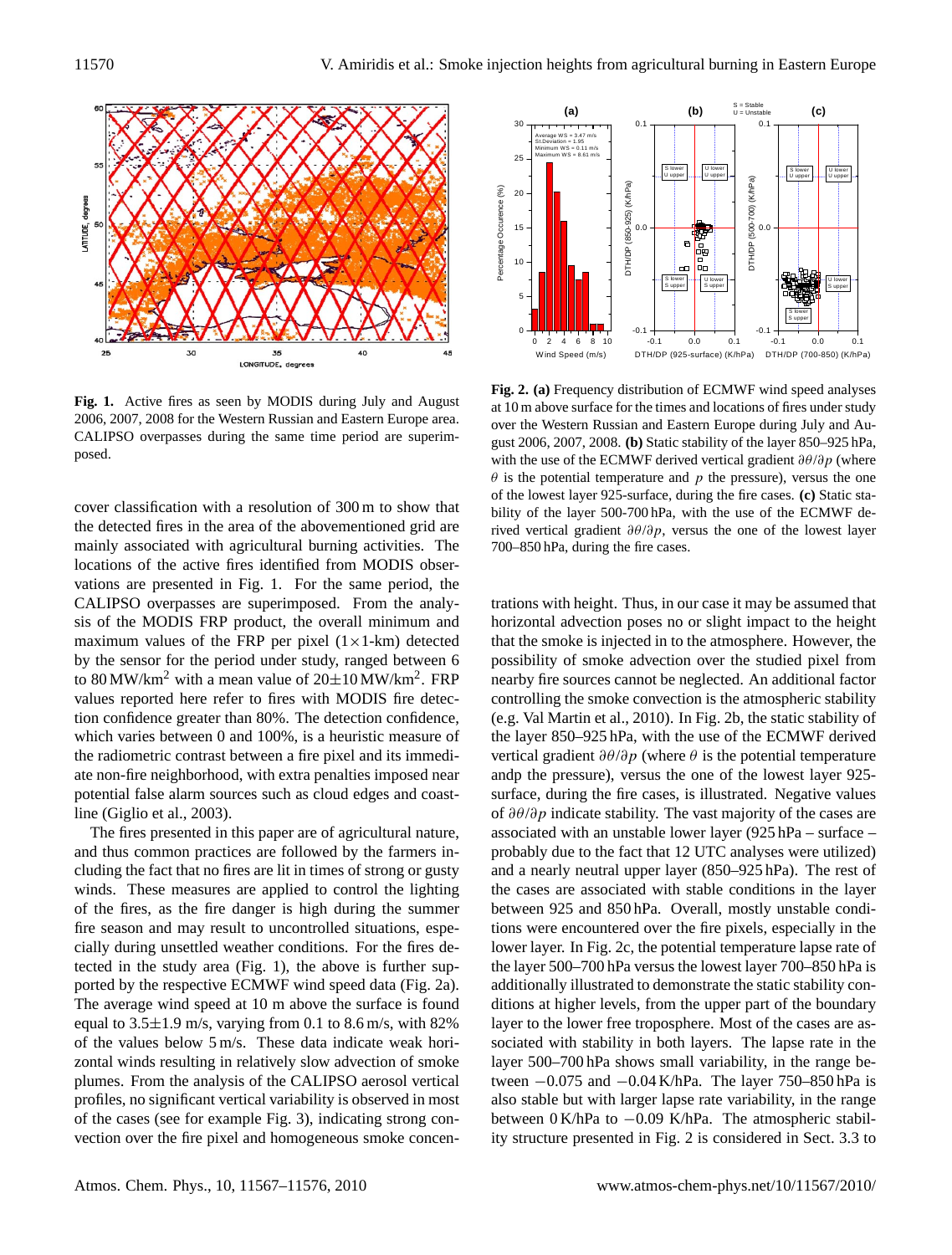

Examples of CALIPSO Level-1 attenuated bac files at 532 nm and the corresponding injection heights (blue lines) Fig. 3. Examples of CALIPSO Level-1 attenuated backscatter procalculated with the slope method (left panels) and the profiles of the corresponding first derivative of the attenuated backscatter coefficient (right panels) at 15 August 2006 (upper panels) and 16 August 2008 (lower panels). The ECMWF mixing heights are superimposed (red lines) to demonstrate that the smoke can lie within PBL (Fig. 3a), but also penetrate to the free troposphere (Fig. 2b).

assess the relationship between the smoke injection height and the fire power.

### **3.2 CALIPSO retrieval of smoke injection height**

The detection of the mixing layer on CALIPSO's attenuated backscatter lidar profile is not easy to implement and can be associated with considerable errors, e.g., if the signal intensity is low and large statistical fluctuations cause sharp gradients in the profile. Such an algorithm requires the definition of threshold values (see Winker et al., 2009) and the results also depend on data averaging and spatial resolution

of the range-corrected signals. For the needs of the current study, smoke injection heights are directly calculated from Level 1 attenuated backscatter profiles at 532 nm by applying a slope method (Pal et al., 1992) on each individual profile. Following this approach, we are able to separate the cases of strong aerosol convection, by selecting only the lidar profiles of constant attenuated backscatter coefficient with height. Moreover, by using Level 1 CALIPSO products we are able to apply spatial averaging of the lidar profiles within the MODIS pixel, to appropriately collocate CALIPSO and MODIS data. This is not feasible with Level 2 products, since, the aerosol layer heights are provided with a fixed spatial resolution of 5 km along the path of the satellite. In the application of the slope method to the averaged attenuated backscatter coefficient profile, the steep gradient in the attenuated backscatter signal has been identified in the lidar profiles, and the height of the minimum gradient value has been selected as the smoke injection height. The minimum of the gradient is due to the high decrease in the attenuated aerosol backscatter caused by lower particle concentration above the smoke layer. The method is very simple and it has been used for the calculation of the mixing height in previous works (Flamant et al., 1997; Menut et al., 1999). It is also been validated against independent methods to derive the mixing height (e.g. Kaimal et al., 1982) showing good agreement under well mixed conditions.

at high vertical and horizontal resolutions, allows only min-<br>imal gratial sympaig. To systems SNB constrains a 5 **Figure 3**  erly, CALIPSO's orbital velocity of ∼7 km/s, combined with Time coincidence of CALIPSO and MODIS data is only possible for the MODIS instrument aboard Aqua satellite, since in that case the time difference between the overpasses is of the order of 75 s, with Aqua preceding the CALIPSO satellite. CALIPSO shots are then averaged within the MODIS pixel to produce the MODIS-collocated lidar profile. The averaged profile can be very noisy, especially during daytime acquisitions, allowing only poor retrievals of layer products using the slope method. While high signal to noise ratio (SNR) is required for the slope method to function propthe need to retrieve feature boundaries of the aerosol layers imal spatial averaging. To overcome SNR constrains, a 5 km spatial averaging centered on the MODIS  $(1 \times 1 \text{ km})$  fire pixel has been applied in addition to vertical moving average with a window frame of 400 m. Following our approach, the collocation could be highly inaccurate under these assumptions, giving false results when MODIS products are compared with CALIPSO ones. However, no significant changes have been found on the shape of aerosol layers between the correctly collocated approximately 1-km horizontally averaged CALIPSO profiles used in this study and the 5-km Level-2 product that includes the MODIS pixel. This can be attributed to the possible horizontal distribution of smoke around the fire pixel for our cases, or to the existence of fire pixels in an area extended in the neighbour of the fire pixel under study, resulting in dispersed smoke in a wider area over the CALIPSO overpass.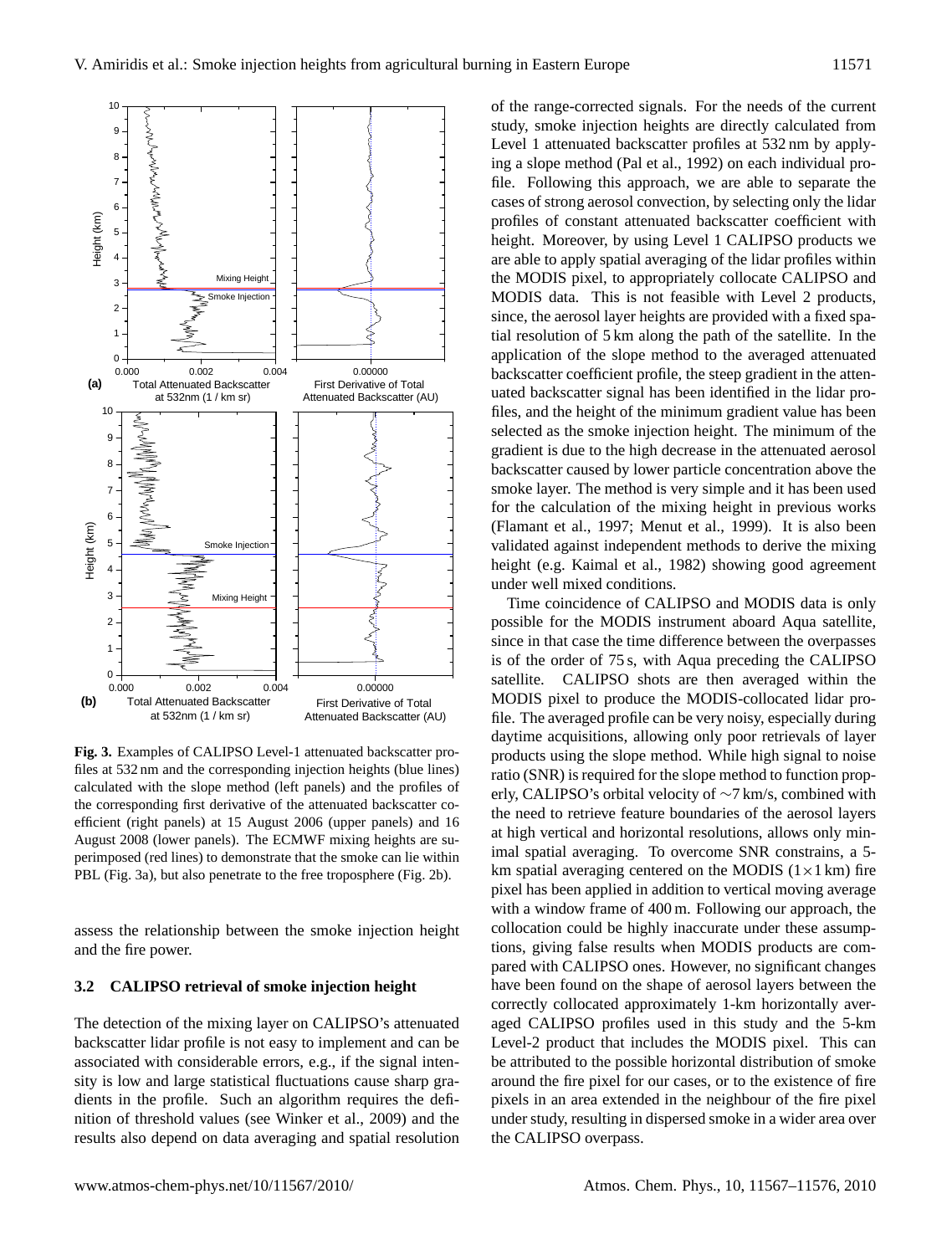

**Figure 4**  500 m height intervals, as retrieved by CALIPSO over the Western **Fig. 4.** Frequency distribution of the aerosol top height binned in Russian and Eastern Europe during July and August 2006, 2007, 2008.

To demonstrate the methodology followed for the calculation of the injection height, we present two examples from our dataset in Fig. 3. In both examples, the vertical profiles of the CALIPSO attenuated backscatter coefficient at 532 nm (horizontally averaged at 1 km and vertically smoothed at 400 m), centered in the MODIS pixel are presented. In the first case of 15 August 2006 (Fig. 3a), following the slope method, a minimum of the derivative (right panel) is found at 2700 m. This height is considered as the smoke injection height for the fire pixels detected by MODIS. The ECMWF mixing height for the pixel under study is superimposed, showing that the smoke is injected within the PBL. An example of much higher injection height is presented in Fig. 3b (16 August 2008). The slope method (right panel) delivers a derivative minimum at the height of 4540 m, which lies well above the PBL, in the free troposphere. In both cases, a vertically homogeneous distribution of smoke is indicated by the CALIPSO profiles.

After the calculation of the aerosol top height from CALIPSO's profiles with the slope method, for a total of 163 fire hot spots detected by MODIS (fire confidence greater than 80%), we found that the smoke injection height ranged between 1677 m and 5940 m above sea level, having a mean value of 3077±951 m. The frequency distribution for our dataset, binned in 500m height intervals is presented in Fig. 4. Labonne et al. (2007), using CALIPSO data for summer 2006 over Eastern Europe found a similar range for the top height of the aerosol layers, ranging from 1.5 to 6 km. This range is the largest globally, as reported in this study.

# **3.3 Smoke injection in respect to mixing height, fire intensity and stability**

To identify the cases of smoke injection within or above PBL, we compare the CALIPSO aerosol injection heights with the Boundary Layer Height (BLH) from the ECMWF model.



mixing layer height from ECMWF model for fire confidence less **Fig. 5.** Comparison of aerosol top height derived by CALIPSO with than 80% (left panel) and greater than 80% (right panel).



**Figure 6**  derived smoke injection height and ECMWF's mixing layer height **Fig. 6.** Frequency distribution of the differences between CALIPSO for the cases with fire confidence greater than 80%.

The BLH field in the ECMWF data corresponds to the height above topography. The injection heights from CALIPSO used for this comparison are corrected to refer to the surface elevation instead of sea level, for consistency with ECMWF data. This correction could be significant in case of profound orography. However, and as stated before for the comparison between the injection height and the FRP, the exact surface elevation levels of the points included in Fig. 6 vary between 0 and 196 m (mean  $= 125$  m, standard deviation  $= 65$ m), and this is rational since we are dealing with agricultural fires initiated in crop fields which are mostly located at non-elevated terrains. Our final corrected data with respect to the surface for the studied area and for the fire seasons of the years between 2006 to 2008, are presented in Fig. 5. In both panels of Fig. 5, near-synchronous ECMWF/CALIPSO measurements are selected. The overpass times of CALIOP and MODIS instruments over the area of study (due to orbit adjustments and geographical area extent) varies between 10:00 and 10:26 UTC for CALIOP/CALIPSO and 10:30 and 10:55 UTC for MODIS/AQUA. According to the abovementioned times, the time difference between the pairs of satellite/model data used in our comparisons, taking into account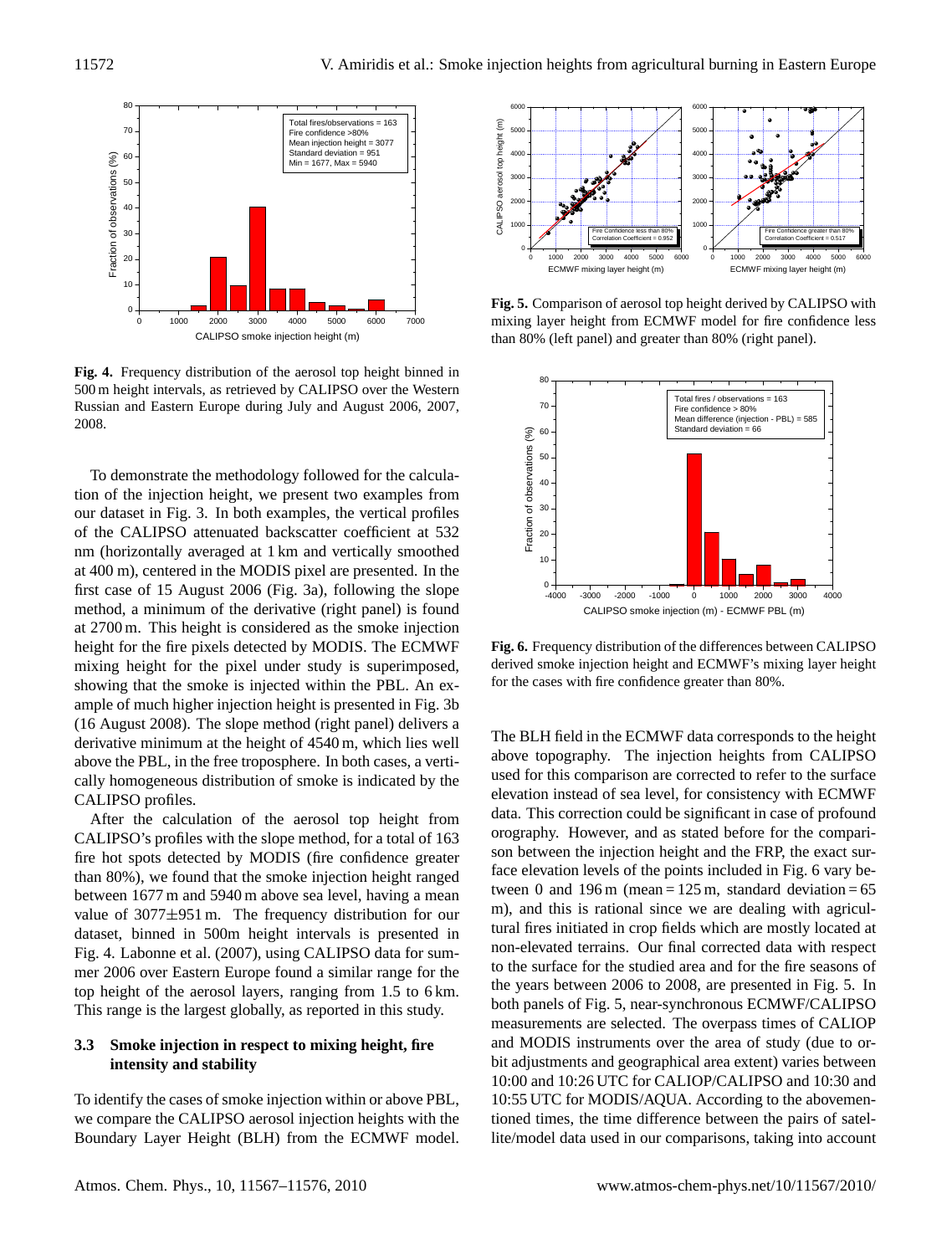the use of 12:00 UTC ECMWF analysis data ranges between 1 h/5 min and 2 h. The only analyses ECMWF BLH fields are from 00:00 and 12:00 UTC. Hence the ECMWF data used for this study refer only to the analyses fields for BLH at 12:00 UTC, which is the closest in time available analyses BLH data to the overpasses. All the other ECMWF products for BLH refer to forecasted fields which are not used in this study. However, a possible bias in our comparison could be introduced by the fact that CALIPSO/MODIS overpass is always earlier than 12:00 UTC, and that the boundary layer height is usually still growing from 10:00 to 12:00 UTC.

In the left panel of Fig. 5, all the near-synchronous (12:00 UTC) CALIPSO aerosol top heights and ECMWF mixing layer heights are presented, showing a very good agreement when the MODIS fire confidence is less than 80% (correlation coefficient equal to 0.952). The "fire confidence" MODIS product is a measure representing the level of confidence that the observation is indeed a "true" fire (ranging from 0–100%). Following the user guide for MODIS fire products, the users requiring fewer false alarms, may wish to consider only high-confidence (greater that 80%) and treat low-confidence fire pixels (less than 80%) as clear, non-fire, land pixels. Considering this statement, the data on the left panel of Fig. 5 are most likely referring to non-fire pixels, showing that in these cases ECMWF BLH heights are in good agreement with CALIPSO derived heights of the top of the aerosol layer. This indicates that the CALIPSO retrievals are in good agreement with ECMWF BLH for no fire incidents.

For the fire cases examined here, where MODIS fire confidence is greater than 80% (Fig. 5, right panel), the correlation coefficient drops to 0.517. This may have several plausible reasons listed below:

- (a) In the presence of strong fire activity the smoke particles can be directly injected well above the PBL height into the free troposphere, and this could be a possible explanation of the greater values of CALIPSO's aerosol top heights compared with those of ECMWF's mixing heights.
- (b) The strong fire activity may increase the thermal instability of the ambient lower atmosphere thus inducing an increase of the PBL height, a fact which is not captured by the ECMWF model. This can be due to the fact that the assimilation of the ECMWF model does not take into account the strong updrafts generated by the fires for the calculation of the mixing height.
- (c) It could be a combination of both previous explanations.

In Fig. 6, the frequency distribution of the differences between the CALIPSO aerosol top height and ECMWF's estimated mixing height is presented. It is evident that for the 163 cases of the fires examined here, the 51.5% of the cases were found to lie within the PBL. For the 48.5% of the cases examined, the smoke has been injected directly into the free troposphere. The smoke reached heights above the mixing layer in the order of 0.5 km for 20.8% of the cases, 1 km for 10.4% of the cases and between 1.5 and even 3.0 km for 17.3% of the cases. In their study for the year 2006, Labonne et al. (2007), reported that the smoke from the fires in Eastern Europe is often contained within the mixing layer, but the authors report also a large number of cases where the smoke extends well above the ECMWF diagnosed top height. Direct injection of smoke in high free-tropospheric altitudes has been also reported in the past for biomass burning events in mid and high latitudes (Fromm et al., 1998; Jost et al., 2004).

Taking into account the large range of injection heights for the studied area, we have tried to further investigate the relation between the fire intensity and the injection height. The injection heights from CALIPSO used for this comparison are corrected to refer to the surface elevation instead of sea level, for consistency with MODIS FRPs which refer to surface fires. This correction could be significant in case of profound orography. However, the exact surface elevation levels for the fire pixels under study, taken by the Digital Elevation Model used by CALIPSO at the lidar footprint (GTOPO30 digital elevation map), vary between 0 and 196 m (mean  $= 125$  m, standard deviation  $= 65$  m), and this is rational since we are dealing with agricultural fires initiated in crop fields which are mostly located at non-elevated terrains. Disregarding horizontal transport processes but also the vertical thermal profile of the lower atmosphere (boundary layer and the lower free troposphere), one would expect that the main driver of the fire smoke would be the convection by the fire heat, and thus, higher values of injection heights should be expected for higher FRPs.

In Fig. 7a, the scatter plot between FRP and injection height is shown in log-log scale, revealing enhanced dispersion of the values. However, an increasing tendency of injection height with FRP is evident. The regression line in the log-log plot revealed a slope of 0.39 and an intercept of 2.94. These results are comparable with the range of the respective values given by Val Martin et al. (2010) for North America and for different atmospheric stability setups. A more detailed comparison with these findings is not meaningful since our study area is located in a lower latitudinal belt with different PBL characteristics and different biomes. Moreover, that paper deals with wild fires of a wide range of fire intensity instead of the narrow FRP range of the controlled agricultural fires studied here.

Overall, the scatter in Fig. 7a is indicative of the fact that many factors other than the FRP are responsible for the high dispersion of the values. In particular, the data scatter could be partly attributed to the fact that the smoke plumes from neighboring fire pixels are probably influencing injection height retrievals at downwind pixels under study. Moreover, the possible presence of dense smoke above the fire area (smoldering versus flaming fires) may lead to underestimates of the FRP values from MODIS due to the emissivity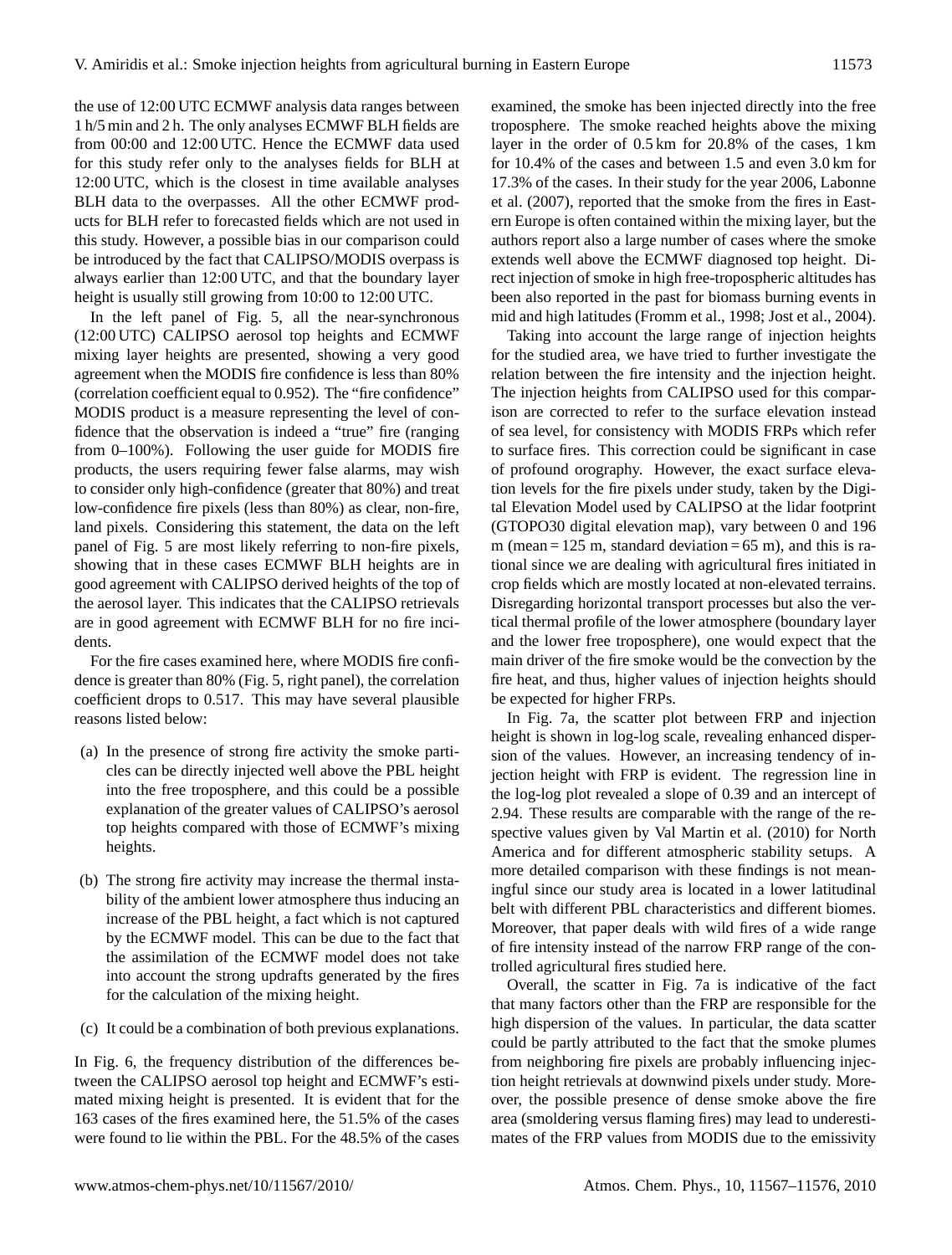

Fig. 7. (a) Log-log scatter-plot of Fire Power versus smoke Injec- $\mathbf{H}_{\text{g}}(\mathbf{h}, \mathbf{w})$  and  $\mathbf{b}_{\text{g}}$  is the continuous red line is the regression line of the **Figure 7** almost neutral atmospheric stability conditions (right panel). data set. (b) Log-log scatter-plot of Fire Power versus smoke Injection Height in the case of the presence of stable layers in the free troposphere (left panel) and when the free troposphere showed

assumed in the retrieval (Kahn et al., 2007). Finally the physical processes including the atmospheric static stability, the vertical wind shears and the horizontal advection, are expected to play an important role adding to the parameters driving the smoke injection. The above mentioned physical processes are further investigated to explore the large scatter of Fig. 7a.

As far as it concerns the role of the vertical wind shear, it is expected to be stronger in the lower part of the boundary layer or at the transition zone from the boundary layer to the free troposphere. The calculation of the vertical wind shear at the lowest 4 layers (surface-925 hPa, 925–850 hPa, 850– 700 hPa and 700–500 hPa), based on the low vertical resolution of the standard pressure levels of the ECMWF model, did not provide a reasonable mean to explore the large scatter of Fig. 7a (results not shown) in our selected cases. As far as it concerns the role of the horizontal advection it should be noted that the ECMWF data for the selected cases indicate weak horizontal winds resulting in relatively slow advection of smoke plumes (see Sect. 3.1 and Fig. 2a).

Finally, concerning the role of the static stability, we tried to additionally classify our results by the potential temperature lapse rate at levels above the PBL (shown in Fig. 2c), where the atmospheric stability is considered to play a critical role for the plume rise. A similar approach was followed by Val Martin et al. (2010), who considered the depth of the stable layer to be the difference between the height of the top of the stable layer and the height of the bottom of the stable layer, using the meteorological data assimilation scheme from the GEOS model with 5 levels (in the vertical) between about 850 hPa to 500 hPa. In our case, we have used the standard pressure levels of the ECMWF model with practically only 3 levels between about 850 hPa to 500 hPa (850, 700 and 500). Specifically, we have calculated the potential temperature lapse rate  $(d\Theta/dP)$  in the layers between 850–700 hPa and 700-500 hPa. The data used for this investigation refer to injection heights above the PBL as this was diagnosed by ECMWF, which, following Fig. 6, are the 48.5% of the total of the 163 cases examined. In Fig. 7b, two scatter plots between the FRP and the injection height are shown in log-log scale; the left panel corresponding to more stable conditions and the right panel to less stable conditions in the free troposphere. The threshold values adopted for the classification are the average values of the lapse rate for each corresponding layer, presented in Fig. 2c. In the left panel of Fig. 7b, the cases with stability greater than the average of both layers (for 700-850 hPa:  $d\Theta/dP < -0.045$ ; for 500–700 hPa:  $d\Theta/dP <$  -0.056), are presented, indicating the presence of relatively stable layers in the free troposphere. In this case (Fig. 7b, left panel), the correlation between the injection height and the FRP is poor, since the smoke plumes are potentially limited by the elevated stable layers and thus, the vertical transport is less favored. In the right panel of Fig. 7b, the cases with stability less than the average of both layers (for 700–850 hPa:  $d\Theta/dP > -0.045$ ; for 500–700 hPa:  $d\Theta/dP > -0.056$ ), are presented, indicating the presence of relatively less stable to neutral layers in the free troposphere. These cases are considered more favorable for injection in the free troposphere, depending on the fire characteristics and thus, are expected to better correlate with the FRP. Indeed, the explained variance of the relation between plume injection height and FRP in the right panel of Fig. 7b improves considerably, reaching 70%. Conclusively, the lower stability in the upper part of the boundary layer and the free troposphere favors the better relation between plume injection height and FRP.

#### **4 Summary and conclusions**

The initial injection height of smoke aerosol generated by fires over SW Russia and Eastern Europe during the biomass burning season, for the years between 2006 and 2008, has been investigated using the synergy of CALIPSO and MODIS satellite sensors. CALIPSO derived injection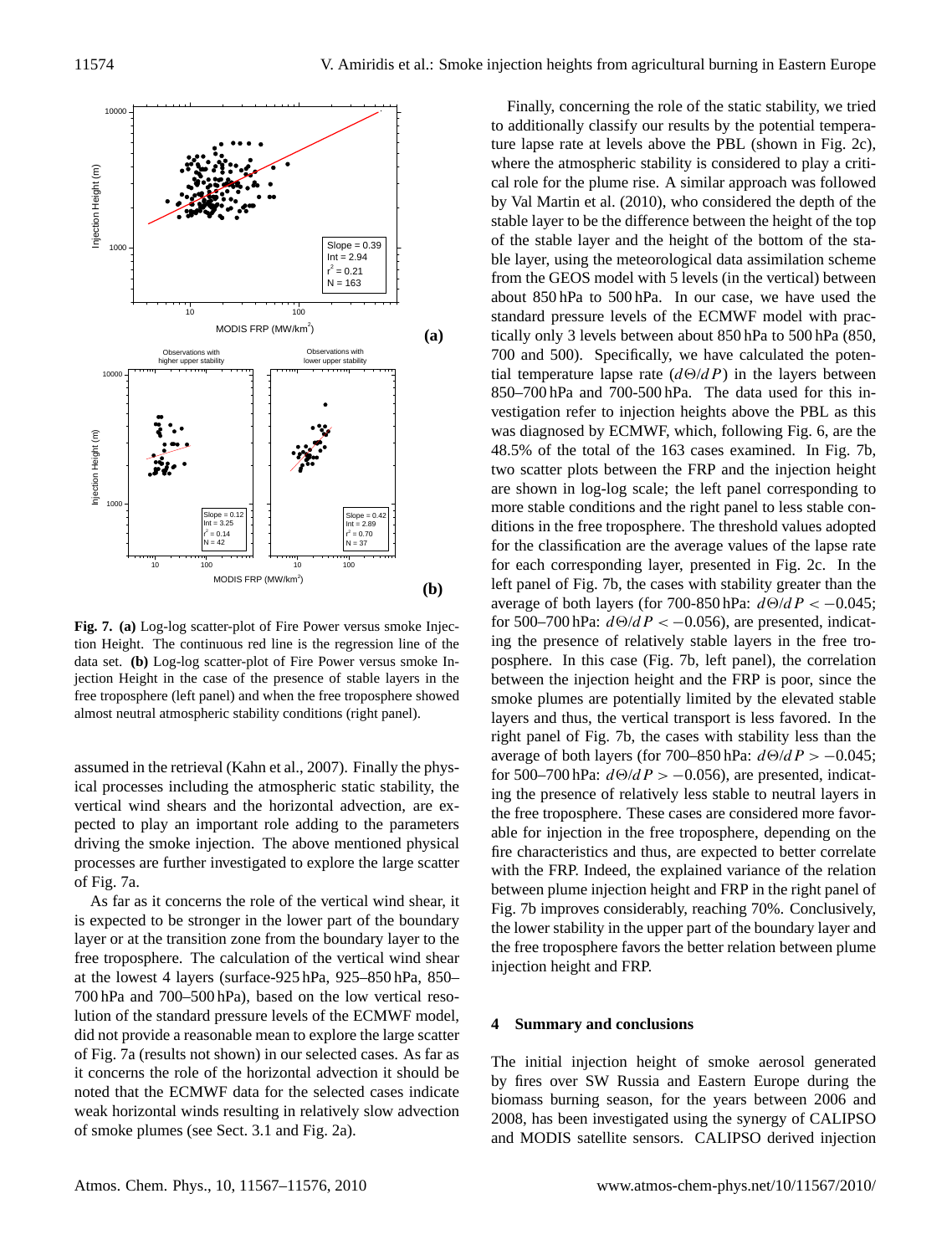heights for the location of fires (pointed by MODIS fire products) found to be extremely variable, ranging from 1.6 and 5.9 km for the area of our interest. For the comparison of the smoke injection height with the mixing layer thickness, ECMWF model estimations of the mixing layer height have been used for the hot spots analyzed in this paper. For the cases of fires with high confidence (fire confidences greater that 80% according to MODIS) data support that biomass burning plumes are by 50% injected within the mixing layer (as diagnosed by the ECMWF short-range forecast), and by 50% penetrate in the free troposphere. However, the atmospheric transport of smoke from neighboring or distant sources cannot be evaluated using just CALIPSO data, although we chose to show only cases with vertical aerosol homogeneity, indicative of strong convection above the fire locations. Injection heights examined showed a tendency to increase with increased FRP MODIS product which is indicative of the fire intensity. This relation improves especially for cases with lower stability in the upper part of the boundary layer and the free troposphere.

Future work including the synergy of CALIPSO and MISR sensors could be a potential method for most accurate geometrical characterization of smoke plumes and more accurate attribution of the smoke plume to the corresponding source. Additional modeling tools for atmospheric transport calculations, including moist convection, can be synergistically used to provide parameterizations of biomass burning plumes in general circulation models.

*Acknowledgements.* The research work was financially supported by the European Commission's research project: Monitoring Atmospheric Composition and Climate (MACC) – Grant agreement no.: 218793, 7th Framework Programme – Theme 9: Space and by the EU-FP6 EARLINET-ASOS project (RICA-025991). The authors would like to thank the CALIPSO and MODIS NASA teams and ECMWF for giving us access to data products through their web ordering systems. SK would like to acknowledge Marie Curie project ACI-UV, PERG05-GA-2009-247492. Finally, the authors would like to thank the anonymous reviewers for their thorough review and suggestions, which significantly contributed to improve the quality of the publication.

Edited by: I. Aben

## **References**

- Amiridis, V., Balis, D. S., Kazadzis, S., Bais, A., Giannakaki, E., Papayannis, A., and Zerefos, C.: Four-year aerosol observations with a Raman lidar at Thessaloniki, Greece, in the framework of European Aerosol Research Lidar Network (EARLINET), J. Geophys. Res., 110, D21203, doi:10.1029/2005JD006190, 2005.
- Amiridis, V., Balis, D. S., Giannakaki, E., Stohl, A., Kazadzis, S., Koukouli, M. E., and Zanis, P.: Optical characteristics of biomass burning aerosols over Southeastern Europe determined from UV-Raman lidar measurements, Atmos. Chem. Phys., 9, 2431–2440, doi:10.5194/acp-9-2431-2009, 2009.
- Balis, D., Amiridis, V., Zerefos, C., Gerasopoulos, E., Andreae, M. O., Zanis, P., Kazantzidis, A., Kazadzis, S., and Papayannis, A.: Raman lidar and sunphotometric measurements of aerosol optical properties over Thessaloniki, Greece, during a biomass burning episode, Atmos. Environ., 37(32), 4529–4538, 2003.
- Colarco, P. R., Schoeberl, M. R., Doddridge, B. G., Marufu, L. T., Torres, O., and Welton, E. J.: Transport of smoke from Canadian forest fires to the surface near Washington, D. C.: Injection height, entrainment, and optical properties, J. Geophys. Res., 109, D06203, doi:10.1029/2003JD004248, 2004.
- Diner, D. J., Beckert, J., Reilly, T., Bruegge, C., Conel, J., Kahn, R., Martonchik, J., Ackerman, T., Davies, R., Gerstl, S., Gordon, H., Muller, J.-P., Myneni, R., Sellers, P., Pinty, B., and Verstraete, M., Multi-angle Imaging SpectroRadiometer (MISR) instrument description and experiment overview, IEEE Trans. Geosci. Remote Sens., 36, 1072–1087, 1998.
- Dirksen, R. J., Folkert Boersma, K., de Laat, J., Stammes, P., van der Werf, G. R., Val Martin, M., and Kelder, H. M.: An aerosol boomerang: Rapid around-the-world transport of smoke from the December 2006 Australian forest fires observed from space, J. Geophys. Res., 114, D21201, doi:10.1029/2009JD012360, 2009.
- ECMWF: IFS Documentation CY33r1. Part II: Data Assimilation. European Center for Medium-Range Weather Forecasts, Shinfield Park, Reading, UK, 160 pp., available online at: [http://www.ecmwf.int/research/ifsdocs/CY33r1/](http://www.ecmwf.int/research/ifsdocs/CY33r1/ASSIMILATION/IFSPart2.pdf) [ASSIMILATION/IFSPart2.pdf,](http://www.ecmwf.int/research/ifsdocs/CY33r1/ASSIMILATION/IFSPart2.pdf) 2009a.
- ECMWF: IFS Documentation CY33r1. Part IV: Physical Processes. European Center for Medium-Range Weather Forecasts, Shinfield Park, Reading, UK, 162 pp., available online at: [http://www.ecmwf.int/research/ifsdocs/CY33r1/PHYSICS/](http://www.ecmwf.int/research/ifsdocs/CY33r1/PHYSICS/IFSPart4.pdf) [IFSPart4.pdf\)](http://www.ecmwf.int/research/ifsdocs/CY33r1/PHYSICS/IFSPart4.pdf) 2009b.
- Flamant, C., Pelon, J., Flamant, P., and Durand, P.: Lidar determination of the entrainment zone thickness at the top of the unstable marine, atmospheric boundary layer, Bound. Layer Meteorol., 83, 247–284, 1997
- Fotiadi, A., E. Drakakis, N. Hatzianastassiou, C. Matsoukas, K. G. Pavlakis, D. Hatzidimitriou, E. Gerasopoulos, N. Mihalopoulos, and I. Vardavas, Aerosol physical and optical properties in the eastern Mediterranean Basin, Crete, from Aerosol Robotic Network data, Atmos. Chem. Phys., 6, 5399–5413, doi:10.5194/acp-6-5399-2006, 2006.
- Freitas, S. R., Longo, K. M., Chatfield, R., Latham, D., Silva Dias, M. A. F., Andreae, M. O., Prins, E., Santos, J. C., Gielow, R., and Carvalho Jr., J. A.: Including the sub-grid scale plume rise of vegetation fires in low resolution atmospheric transport models, Atmos. Chem. Phys., 7, 3385–3398, doi:10.5194/acp-7-3385- 2007, 2007.
- Fromm, M., Alfred, J., Hoppel, K., Hornstein, J., Bevilacqua, R., Shettle, E., Servranckx, R., Li, Z., and Stocks, B.: Observations of boreal forest fire smoke in the stratosphere by POAM III, SAGE II, and lidar in 1998, Geophys. Res. Lett., 27, 1407– 1410, 1998.
- Gerasopoulos E., Andreae, M. O., Zerefos, C. S., Andreae, T. W., Balis, D., Formenti, P., Merlet, P., Amiridis, V., and Papastefanou, C.: Climatological aspects of aerosol optical properties in Northern Greece, Atmos. Chem. Phys., 3, 2025–2041, doi:10.5194/acp-3-2025-2003, 2003.
- Gerasopoulos, E., Kouvarakis, G., Babasakalis, P., Vrekoussis, M., Putaud,J. P., and Mihalopoulos, N.: Origin and variability of